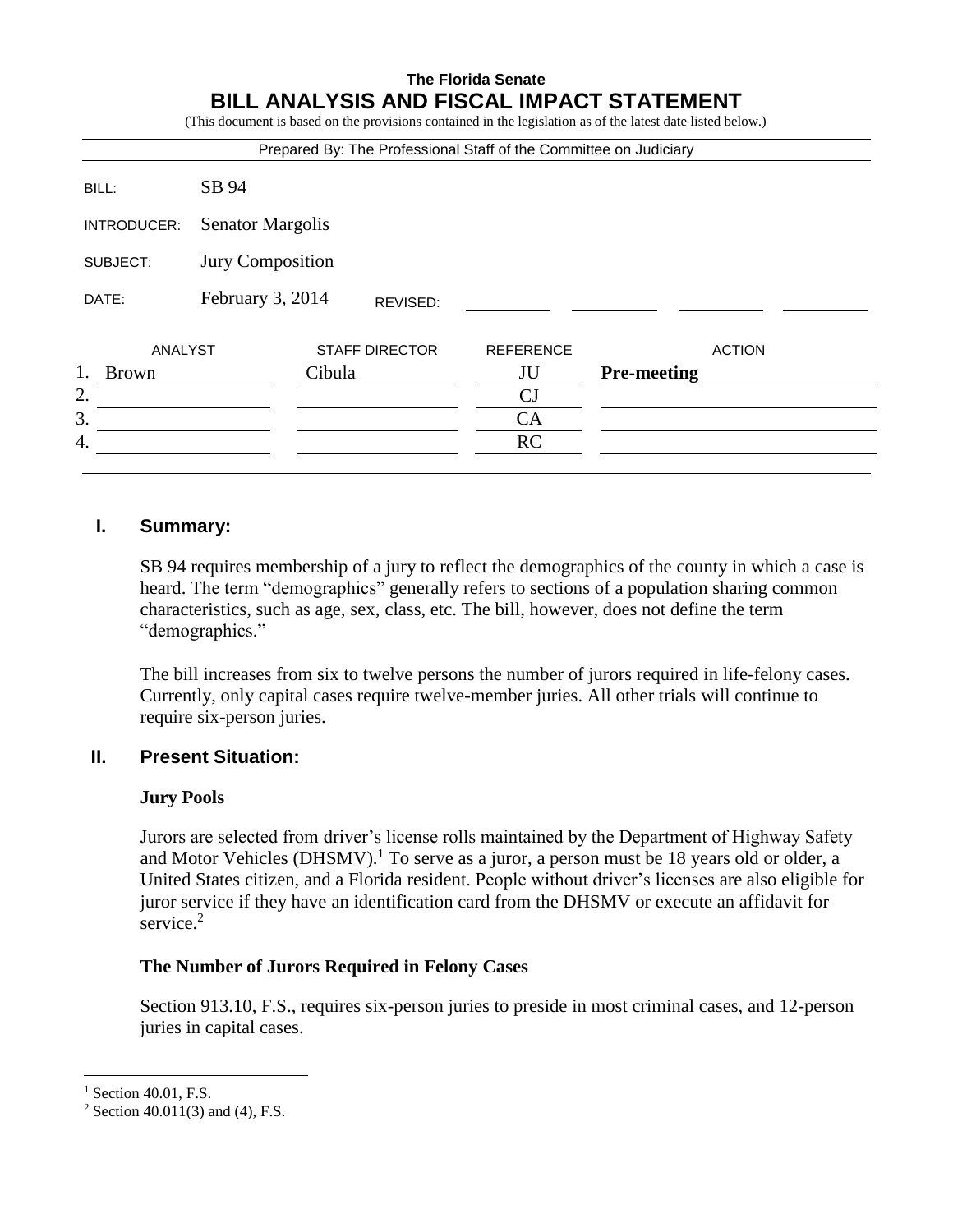Many states require 12-member juries in all felony cases.<sup>3</sup> Arizona requires a 12-member jury if the prosecution seeks a sentence of 30 years or longer.<sup>4</sup> Indiana requires 12-member juries for certain felonies or enhanced penalty charges.<sup>5</sup> Louisiana requires 12-member juries where punishment involves confinement at hard labor.<sup>6</sup> New Jersey requires 12-member juries in all criminal cases.<sup>7</sup>

## **Life Felonies**

Life felonies are generally treated as reclassifications of other offenses from first degree felonies to life felonies or as enhanced penalties for crimes with aggravating circumstances.<sup>8</sup> Life felonies are punishable by life imprisonment<sup>9</sup> and \$15,000 in fines.<sup>10</sup>

## **Jury Selection**

During jury selection in criminal cases, the state and the defense are each able to remove potential jurors from serving as jury members for a particular case. To remove a juror, counsel must notify the court that he or she is challenging the service of an individual juror.

Section 913.03, F.S., establishes grounds for challenges for cause of individual jurors, which are:

- The juror does not meet qualifications required by law;
- The juror is not of sound mind or suffers from a physical condition that renders him or her incapable of performing duties required of a juror;
- The juror has a state of mind or conscientious beliefs that preclude him or her of reaching a finding of guilt or innocence unless the court establishes that the person can render an impartial verdict based on the evidence;
- The juror has certain ties to the case, such as serving on the grand jury that returned an indictment; serving on a former jury trying that defendant in the same case or another person

<sup>3</sup> These include Alabama, Alaska, Arkansas, California, Colorado, Delaware, the District of Columbia, Georgia, Hawaii, Idaho, Illinois, Iowa, Kansas, Kentucky, Maine, Maryland, Michigan, Minnesota, Mississippi, Missouri, Montana, Nebraska, Nevada, New Hampshire, New Jersey, New Mexico, New York, North Carolina, North Dakota, Ohio, Oklahoma, Oregon, Pennsylvania, Puerto Rico, Rhode Island, South Carolina, South Dakota, Tennessee, Texas, Vermont, Virginia, West Virginia, Wisconsin, and Wyoming. Bureau of Justice Statistics, U.S. Dept. of Justice, *State Court Organization 2004* (p. 233-236).

<sup>4</sup> *Id*. at 236, FN 1.

<sup>5</sup> *Id*. at 236, FN 13.

<sup>6</sup> *Id*. at 236, FN 19.

<sup>7</sup> *Id*. at 237, FN 27.

<sup>&</sup>lt;sup>8</sup> Offenses reclassified from a first degree felony to a life felony include: an offense in which the use of a weapon or firearm is an essential element and during the commission of the felony the person carries, displays, uses, threatens to use, or attempts to use the weapon or firearm or commits an aggravated battery (s. 775.087(1)(a), F.S.); a person who without consent takes a firearm from a law enforcement officer lawfully engaged in his or her duties and commits any other crime involving the firearm (s. 775.0875(2)(a)1., F.S.; and a person who commits a gang-related offense punishable by a first degree felony (s. 874.04(2)(c), F.S.). Additionally, a person who kidnaps a child under the age of 13 and commits aggravated child abuse, sexual battery, lewd or lascivious conduct, prostitution, or child exploitation on the child commits a life felony  $(s. 787.01(3)(a), F.S.;$  and a person who commits human trafficking for commercial sexual activity of a child under the age of 15 commits a life felony (s. 787.06(3)(h), F.S.).

<sup>9</sup> Section 775.082(3)(a)3., F.S.

 $10$  Section 775.083(1)(a), F.S.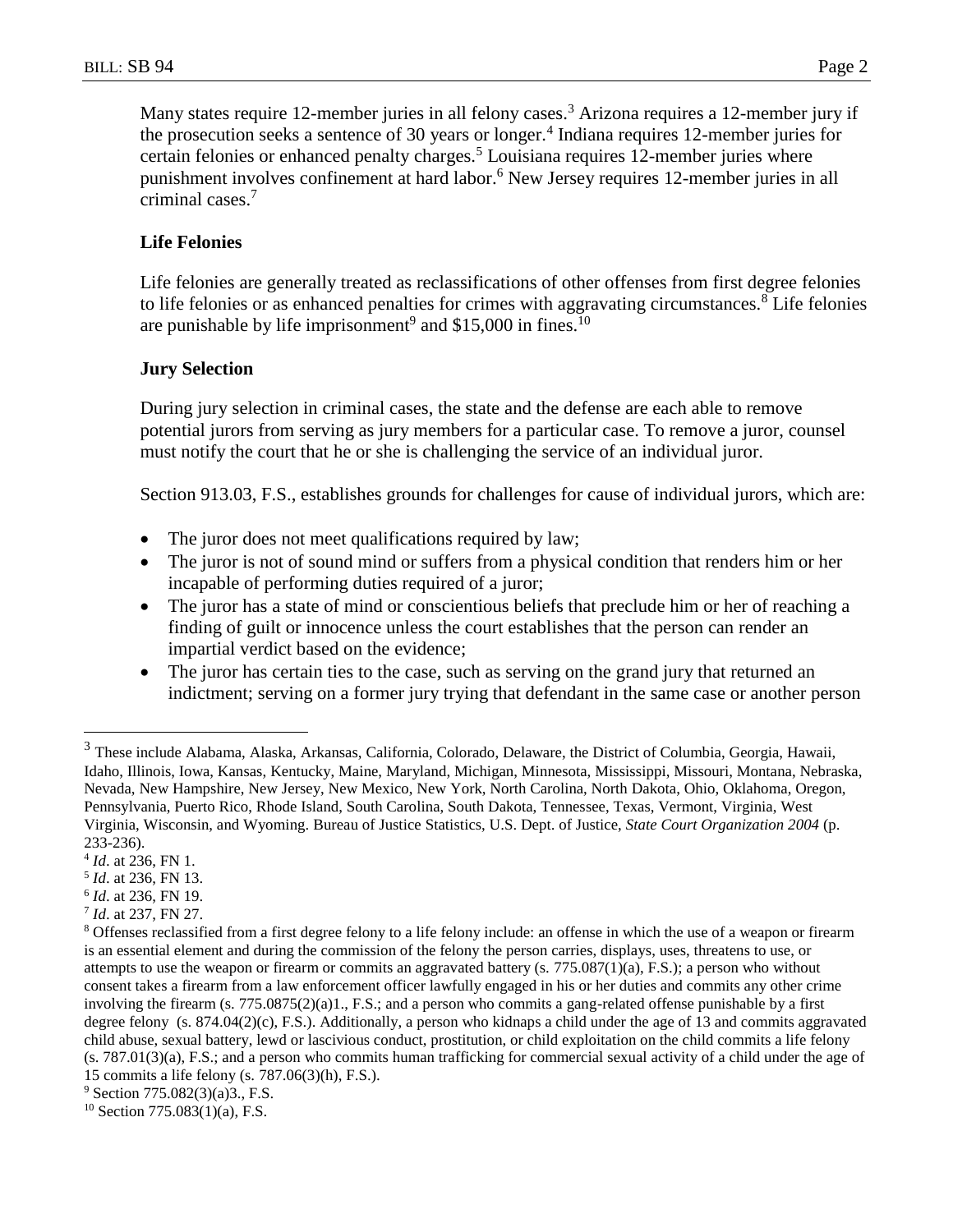for the same offense charged; or serving as a juror in a civil action related to the criminal charge;

- The juror is an adverse party in a civil action;
- The juror is related by blood or marriage within the third degree to parties in the case;
- The juror served as a state or defense witness at the preliminary hearing or before the grand jury or is going to be a witness for either party at trial; or
- The juror is a surety on the defendant's bail bond.

Either party may request an unlimited number of the removal of jurors based on challenges for cause. Peremptory challenges, or challenges for other than cause, however, are limited to:

- Ten challenges, if the offense is punishable by death or life imprisonment.
- Six challenges, if the offense is punishable by more than 12 months imprisonment but not death or life.
- Three challenges for all other offenses. $<sup>11</sup>$ </sup>

The Equal Protection Clause of the United State Constitution prohibits peremptory challenges of a juror for the sole purpose of excluding a person from service based on the race of the juror. The court has long considered this practice of exclusion an impermissible denial of a citizen's honor and privilege of serving on a jury.<sup>12</sup> Either party may challenge a peremptory strike on the basis of the race of the juror. Through a process known as a *Batson* challenge, once counsel challenges opposing counsel's strike of a juror, opposing counsel must offer a race-neutral reason for the strike.<sup>13</sup>

The specific process for a *Batson* challenge first places the burden on the opponent of the peremptory challenge to make a prima facie showing of race discrimination. The burden of production then shifts to the proponent of the strike to offer a race-neutral explanation, after which the trial court must determine which side has met their burden.<sup>14</sup>

Although the *Batson* case involved a black defendant challenging the striking of four black persons which resulted in an all-white jury, subsequent courts have extended the *Batson* Court's holding to removal of potential jurors based on other ethnicities.<sup>15</sup> To establish a prima facie showing, the racial discrimination alleged must be of a cognizable class, in which the group is "objectively discernible from the rest of the community."<sup>16</sup>

<sup>&</sup>lt;sup>11</sup> Section 913.08(1), F.S.

<sup>12</sup> *Challenge to Prospective Jurors*, 47 AM. JUR. 2D Jury Section 213; In *Batson v. Kentucky*, 476 U.S. 79 (1986), the Court, in citing an 1880 Supreme Court case, opined "More than a century ago, the court decided that the State denies a black defendant equal protection from which members of his race have been purposefully excluded." *Id*. at 85.

<sup>13</sup> *Batson v. Kentucky*, 476 U.S. 79 (1986).

<sup>14</sup> *Id*. at 93-94.

<sup>15</sup> *State v. Alen*, 616 So. 2d 452, 454 (Fla. 1993).

<sup>&</sup>lt;sup>16</sup> *Id.* at 454. In this case, the Court ruled that the state impermissibly struck a Hispanic juror as the state failed to show an absence of pretext when challenged. *Id*. at 456.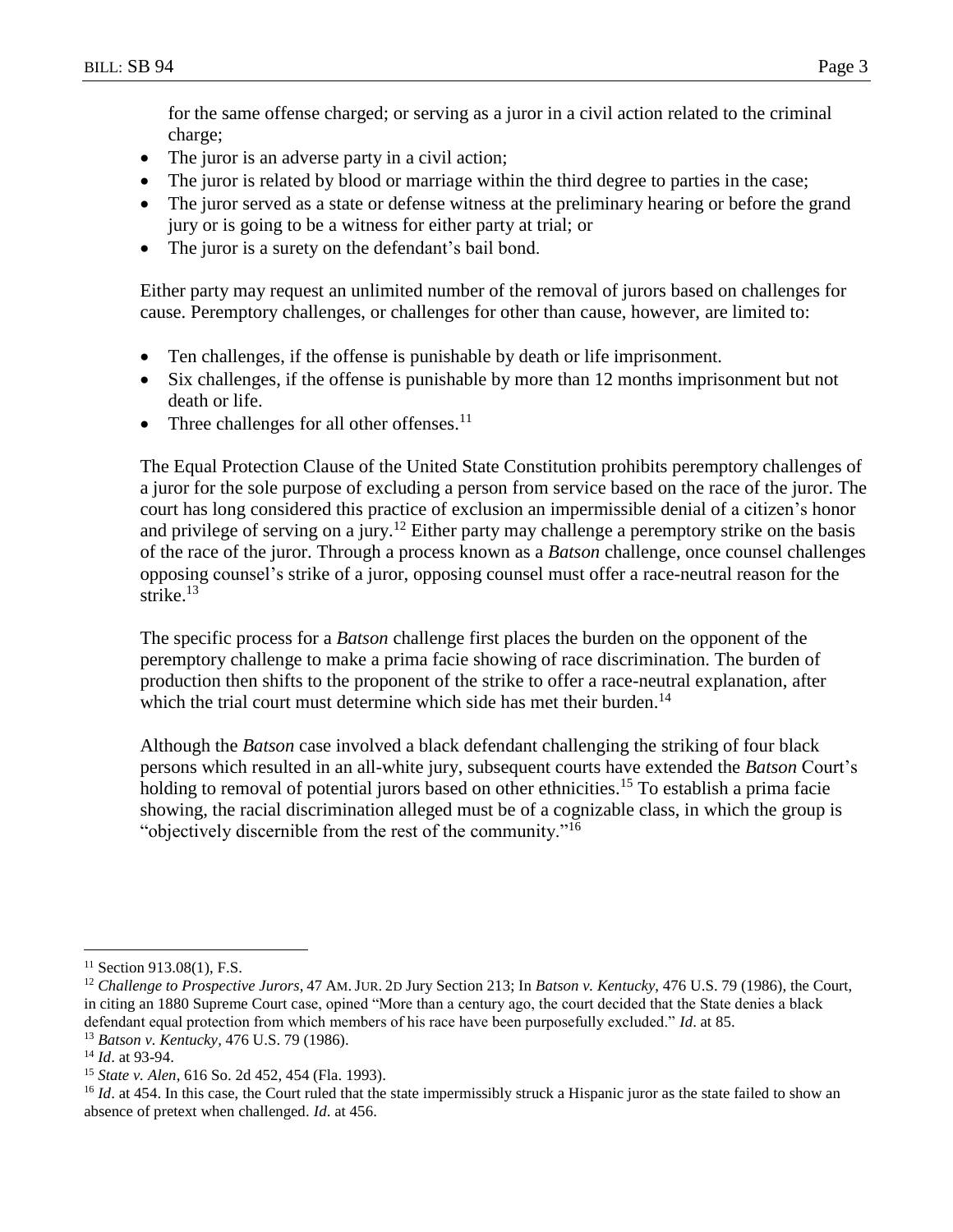# **III. Effect of Proposed Changes:**

This bill requires membership of a jury to reflect the demographics of the county in which a case is heard. The bill also increases from six to twelve persons the number of jurors required in lifefelony cases. Currently, only capital cases require twelve-member juries. All other trials will continue to require six-person juries. Increasing the number of jurors from six to twelve members in a life felony case may increase the number of hung juries, or juries returning less than a unanimous verdict in life-felony cases.<sup>17</sup> This bill does not change court rules requiring a unanimous verdict in criminal trials.

This bill requires the composition of a jury to reflect the demographics of the county in which a case is heard. Requiring juries to reflect county demographics may complicate jury selection due to the following:

- Demographics are not defined in the bill. Demographics may include populations based on gender, race, socioeconomic class, religion, ethnicity, and other variables.
- If demographics were limited to race, problems may arise in apportioning jurors by race because of the wide variety of races and mixed-race individuals in this state.

The bill takes effect July 1, 2014.

## **IV. Constitutional Issues:**

A. Municipality/County Mandates Restrictions:

None.

B. Public Records/Open Meetings Issues:

None.

C. Trust Funds Restrictions:

None.

## **V. Fiscal Impact Statement:**

A. Tax/Fee Issues:

None.

B. Private Sector Impact:

None.

<sup>&</sup>lt;sup>17</sup> Unanimous verdicts are required in all criminal cases. The Florida Rules of Criminal Procedure provide: "No verdict may be rendered unless all of the trial jurors concur in it." Fla. R. Crim. P. 3.440.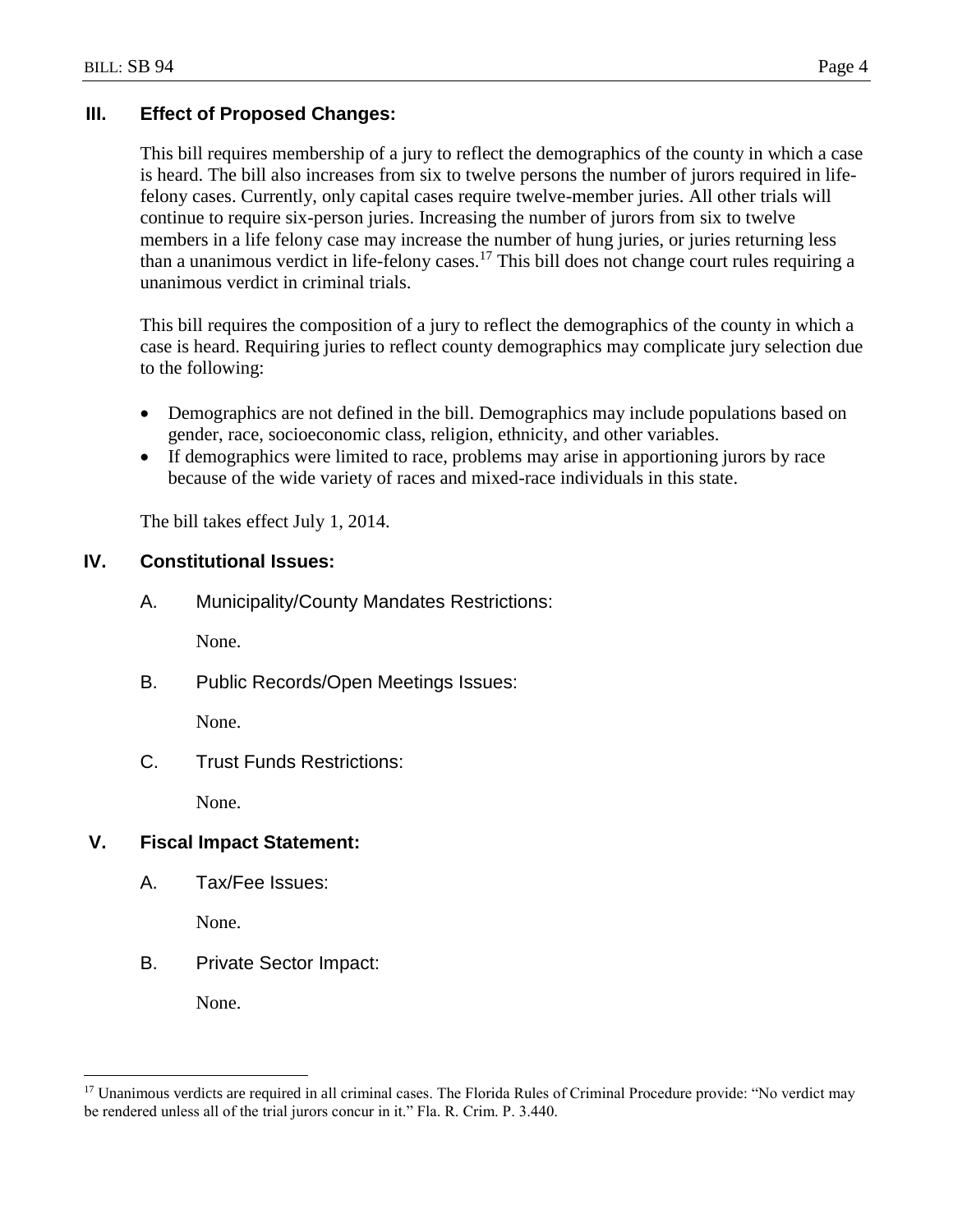## C. Government Sector Impact:

The Association of Court Clerks and Comptrollers (Clerks) indicates a fiscal impact related to the increase in jury size for life felony cases. For Fiscal Year 2014-2015, the clerks estimate a recurring increase in costs for jury management of \$11.1 million in fiscal year one. Fiscal year two will impose an additional \$0.7 million in costs, for a total of \$11.8 million recurring at Fiscal Year two. The clerks based their assumption on 12 member juries costing double what six-person juries cost. The Supreme Court, in studying the issue of standards for jury panel sizes, recommends a large number of potential jurors to be summoned for a 12-person juries (40 jurors), in contrast to a county court trial (14 jurors). Based on the Supreme Court's recommendation that more jurors be summoned for 12-person juries than six-person juries, the Clerks consider their estimate to be conservative.  $18$ 

Funding court facilities is a responsibility of counties under Section 14 (c), Art. V, of the State Constitution. To the extent that existing facilities are insufficient to meet the requirements imposed by this bill, counties will have additional facility expenses.

The Office of State Courts Administrator indicates that the bill will result in an unquantifiable fiscal impact on judicial workload, due to the unavailability of data needed to accurately establish an impact.<sup>19</sup>

### **VI. Technical Deficiencies:**

None.

### **VII. Related Issues:**

None.

### **VIII. Statutes Affected:**

This bill substantially amends section 913.10 of the Florida Statutes.

### **IX. Additional Information:**

#### A. Committee Substitute – Statement of Changes: (Summarizing differences between the Committee Substitute and the prior version of the bill.)

None.

B. Amendments:

None.

<sup>18</sup> Clerks of the Court, *Fiscal Impact Statement for SB 94*.

<sup>&</sup>lt;sup>19</sup> Office of the State Courts Administrator, *2014 Judicial Impact Statement* (January 31, 2014) (on file with the Senate Committee on Judiciary).